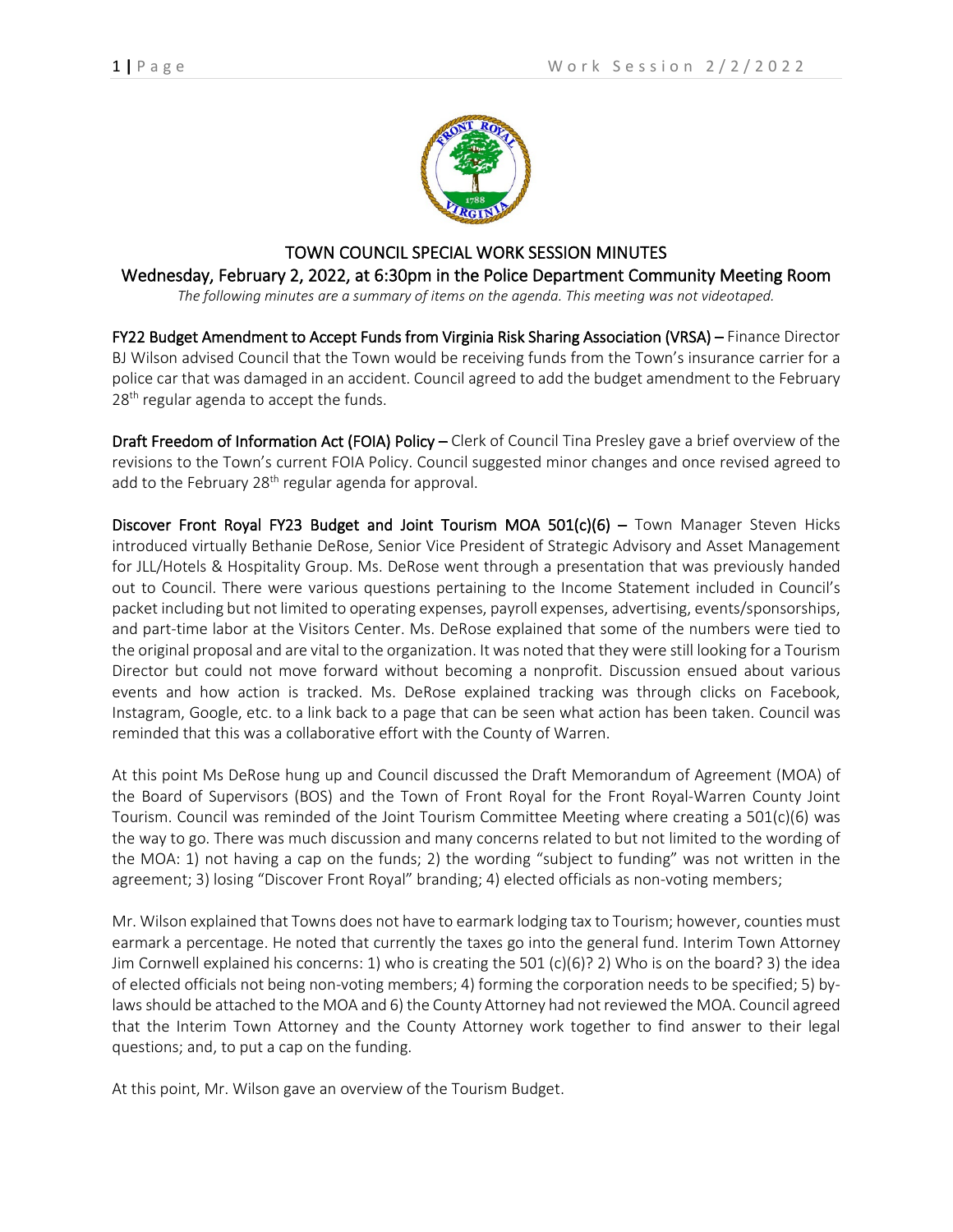Concerns/Questions continued regarding the MOA pertaining to 1) leasing the Visitors Center; 2) transfer of all assets if the 501 (c)(6) is created including the name "Discover Front Royal"; and 3) amount of inventory currently in storage. Council concluded by asking Mr. Cornwell to meet with the County Attorney on clarity of the 501 (c)(6), and to place on the February 15<sup>th</sup> work session for further discussion.

Fiscal Year 2022-2023 Proposed Budget Presentation - Mr. Hicks and Mr. Wilson gave an overview of the proposed 2022-2023 Budget. There were questions about whether the trolley should be under Tourism.

Advertisement of the 2022 Real Estate and Personal Property Tax Rate - Mr. Wilson advised that the current tax rate was 0.13 for Personal Property and 0.64 for Real Estate and asked to allow staff to advertise at these rates. Council agreed. He explained that it will be in March since he was still waiting on some information from the County.

Open Discussion/Town Manager Updates – Mayor Holloway read the following statement *"Because it was beyond Council's control that the regularly scheduled monthly work session for February falls on Valentine's Day this year, a day which, while not an official holiday, is an important day each year for celebrating relationships with our loved ones, I ask Council's consent to reschedule the work session from February 14 to February 15 at 7:00pm".*

Councilman Gillispie asked for an update on the clearing the sidewalk of snow/ice. Mr. Hicks advised that Assistant Town Manager Kathleen Leidich is working on a Town Code Amendment that will come before Council in approximately two or three months. He explained that for this year the clearing of sidewalks was not communicated well and a break in the weather has aided in the clearing. He hoped that sidewalks on snow emergency routes targeting ADA compliant ramps will be the focus on enforcing the new ordinance. It was suggested to place notices on utility bills to remind citizens to clear sidewalks. There was also the possibility of contacting the removal of snow from sidewalks in the future.

Mayor Holloway questioned whether dispatchers could playback videos at the pavilion. Major Kevin Nicewarner noted that dispatchers have a LIVE monitor but not the ability to playback, however the IT Department does.

Mr. Hicks advised that himself and several members of Council would be attending 2022 Local Government Day in Richmond tomorrow. He also noted that there is one BZA application. Council agreed to allow Mr. Hicks to interview the applicant and place on the February 28<sup>th</sup> agenda if he agreed they should be placed on the BZA. Mr. Hicks also advised Council that the Town may be able to join with another locality for the Local Board of Building Code Appeals and once he has determined that they can he will advise Council. Mr. Hicks notified Council that he has registered for Building Code Official training.

Mayor Holloway questioned the costs for a Town Building Inspector. Mr. Hicks explained the process of fees which led into discussion about the fees in the Town's Building Department.

Mr. Cornwell asked that there be a posting on the Town's website regarding everyone who is attending Government Day tomorrow.

It was noted that the work session will be held on Tuesday, February 15<sup>th</sup> at 7:00pm in Town Hall.

This portion of the meeting ended at 9:45pm.